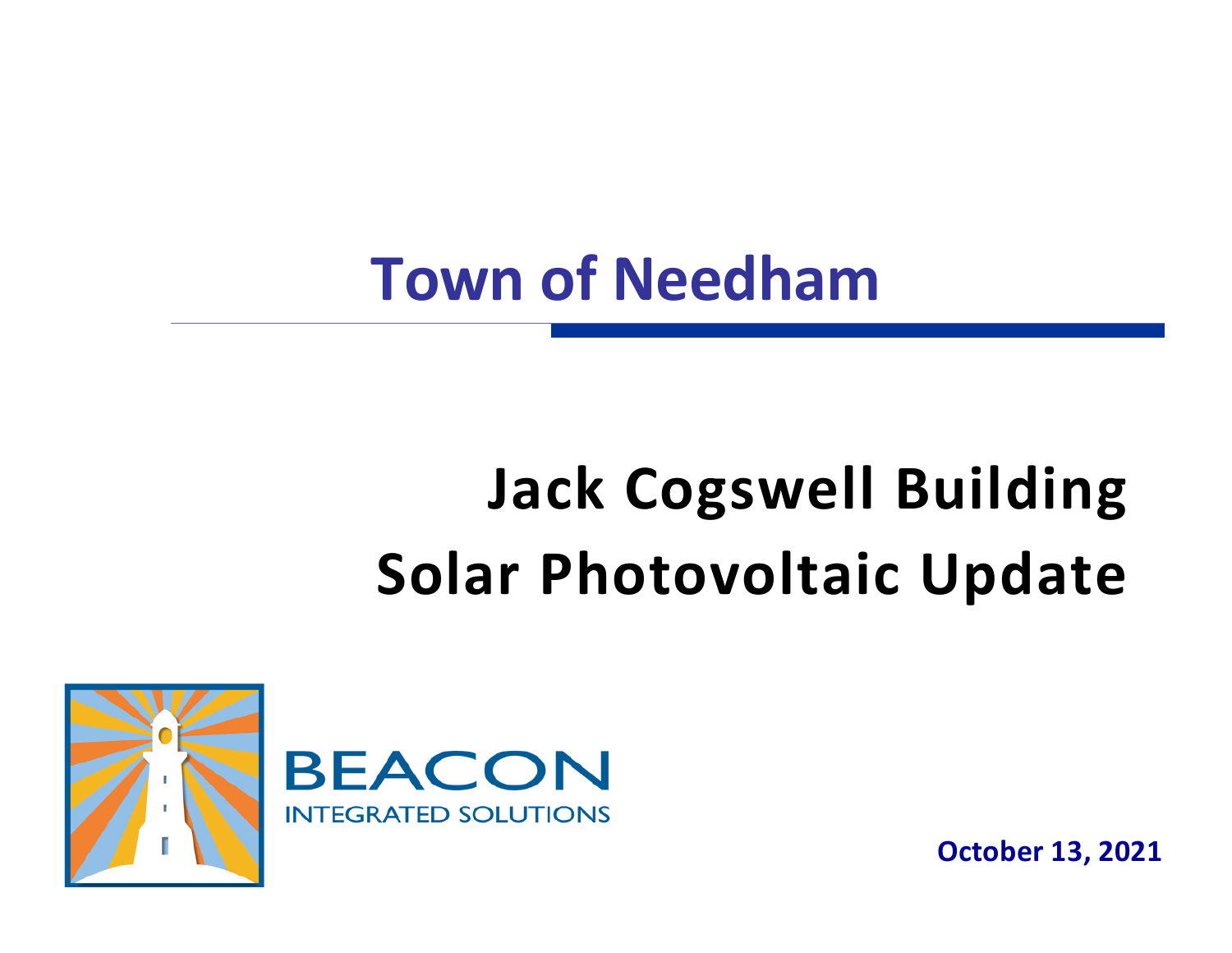### Assumptions

#### v **Proposed Solar Array:**

- $\Box$  Capacity: 203.8 kW DC
- $\Box$  Expected annual generation: ~216,500 kilowatt-hours
- $\Box$  Annual degradation: 0.5%

#### $\cdot$  **Jack Cogswell Building Energy Usage:**

- $\Box$  JCB would consume approximately 10% of total estimated annual solar generation.
- $\Box$  Approximately 90% of the total estimated annual solar generation would be net metered to other Needham utility accounts to reduce operating costs.

#### **❖ Updates Impacting Analysis:**

- $\Box$  SMART incentives includes Block 4.
- $\Box$  SMART Value of Energy charges include current data from January 2021.
- $\Box$  Net Metering Credit rate reflects current market rates.
- $\Box$  Alternative On-Bill Credit rate reflects current market rates.

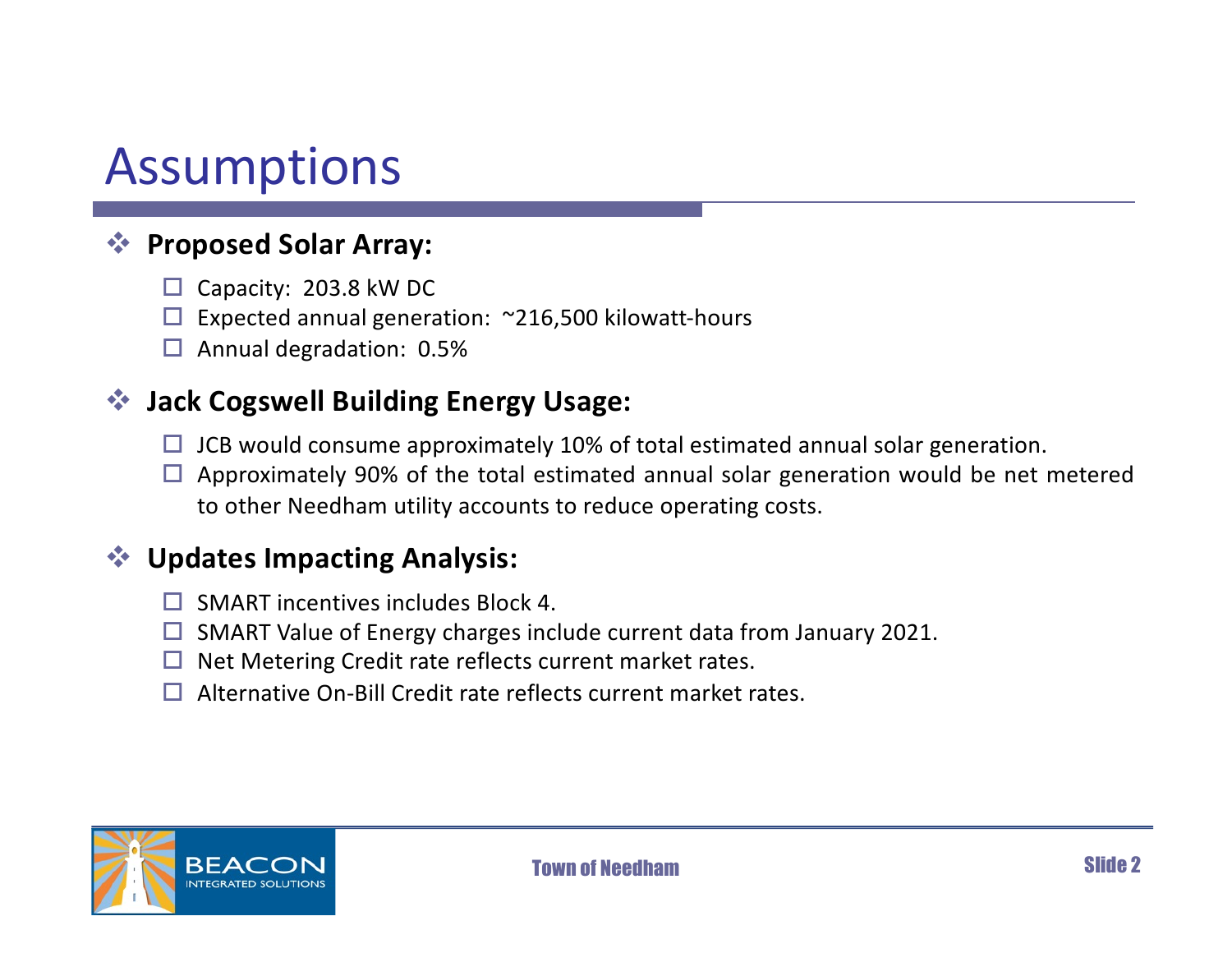## Environmental Attributes

### *Estimated Key Metrics*

v **~216,500 kilowatt-hours of Solar Generation per year is the equivalent of ~170 tons of carbon dioxide emissions reduction.**

#### v **Greenhouse Gas Emission Equivalents:**

- $\Box$  ~33 fewer cars on the road, or
- $\Box$  ~385,500 fewer miles driven per year

#### $\triangleleft$  **Carbon Dioxide Emission Equivalents:**

- $\Box$  ~17,250 gallons of gasoline per year
- $\Box$  ~30 homes of electricity consumed per year

#### $\div$  Carbon Sequestered By:

- $\Box$  ~2,500 tree seedlings grown for 10 years
- $\Box$  ~190 acres of forests in the US in one year

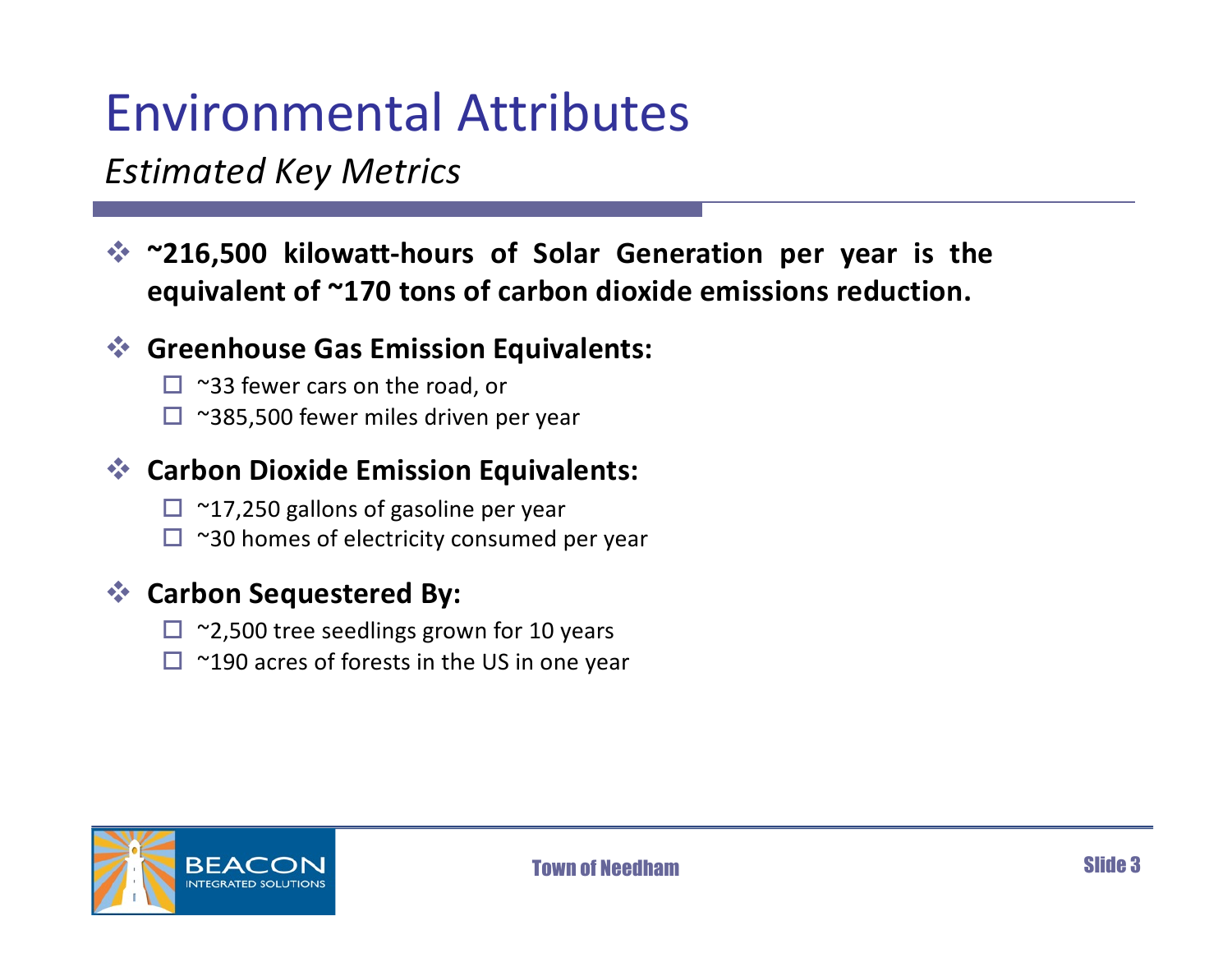## Project Economics

### *Summary of Financial Options Considered*

| <b>Scenario</b>                      | Cost/<br>kW DC | <b>Borrowing</b><br>Rate | <b>Total project</b><br>years | <b>Net Benefit</b><br>over 25-years<br>revenue over 25- (w/SMART & Net<br>Metering) | Average<br><b>Annual Benefit</b> | <b>Notes</b>                      |
|--------------------------------------|----------------|--------------------------|-------------------------------|-------------------------------------------------------------------------------------|----------------------------------|-----------------------------------|
| <b>Borrow-Best Case</b>              | \$3,000        | 3%                       | \$1,481,464                   | \$405,011                                                                           | \$16,200                         | Positive cash flow from 1st year  |
| <b>Borrow-Conservative Case</b>      | \$3,000        | 5.3%                     | \$1,481,464                   | \$248,906                                                                           | \$9,956                          | Positive cash flow from 1st year  |
| <b>Borrow-</b> Worst Case            | \$3,350        | 7.2%                     | \$1,481,464                   | (55, 307)                                                                           | (5212)                           | Roughly break even                |
| <b>Grant funding</b>                 | \$3,000        | 0%                       | \$1,481,464                   | \$1,255,027                                                                         | \$50,201                         | Positive cash flow from 1st year  |
| Town Cash Capital                    | \$3,000        | 0%                       | \$1,481,464                   | \$608,627                                                                           | \$24,345                         | 10.91 year simple payback period  |
| <b>PPA with Net Metering Credits</b> | N/A            | N/A                      | \$1,179,356                   | \$331,828                                                                           | \$13,273                         | Net Metering reflects retail rate |
| <b>PPA with Alt. On-Bill Credits</b> | N/A            | N/A                      | \$700,871                     | \$43,056                                                                            | \$1,722                          | AOBC reflects supply rate only    |

*Note: On-site Solar electricity is a hedge against future escolation of electric rates so net benefits may be higher.*

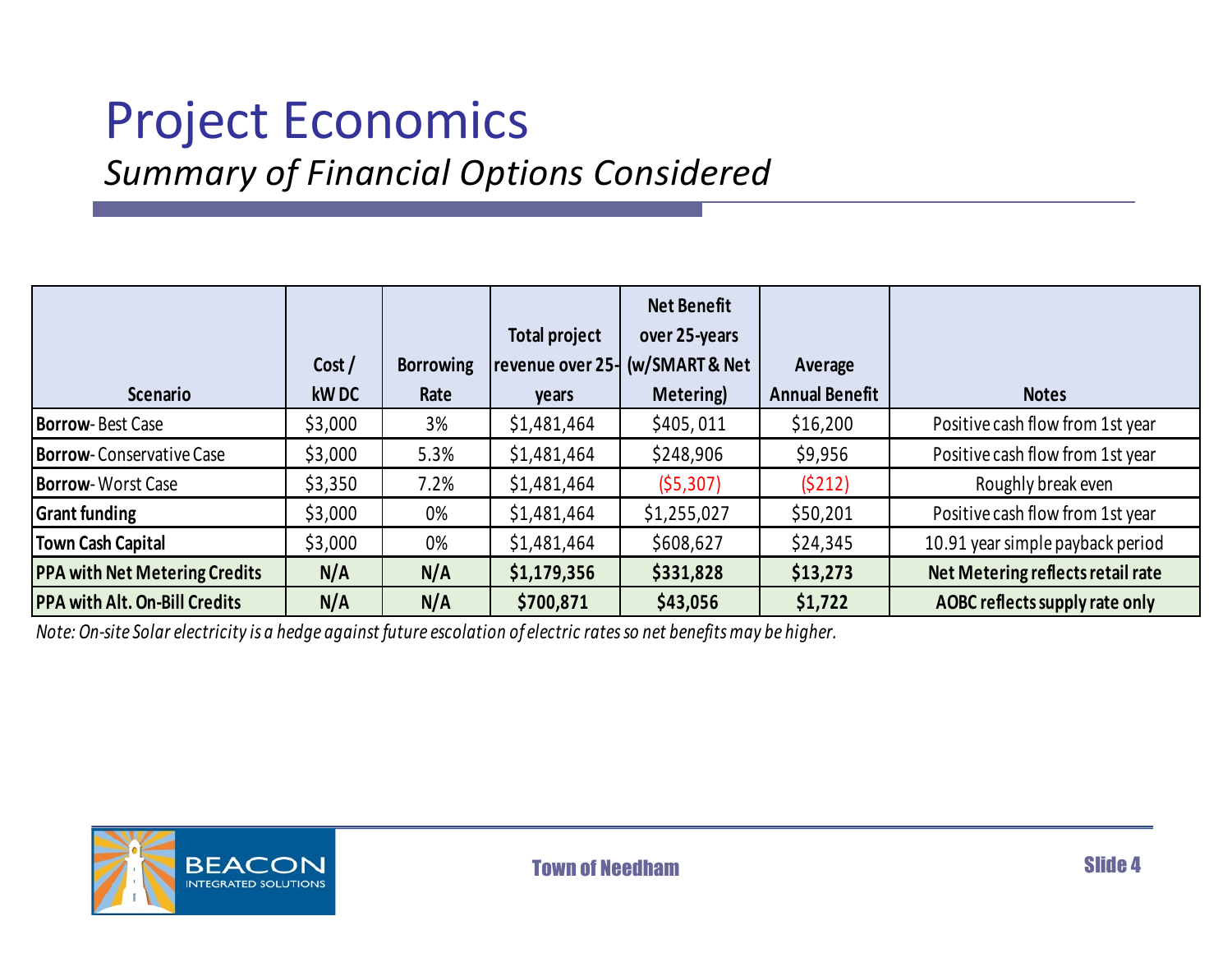## General Findings

### *Advantages of Power Purchase Agreement (PPA)*

#### v **General:**

- $\Box$  No Town borrowing or use of Town funds
- $\Box$  No Town operational requirements
- $\Box$  No Town maintenance requirements
- $\Box$  No Town capital upgrade, repair requirement or risk of technology obsolescence
- $\Box$  Solar array at JCB offsets electricity costs at other RTS facilities and other Town accounts
- $\Box$  Hedge against energy volatility and escalation
- $\Box$  Pay-for-Performance guarantees provided by private owner
- $\Box$  Contract through PowerOptions renewable energy group procurement

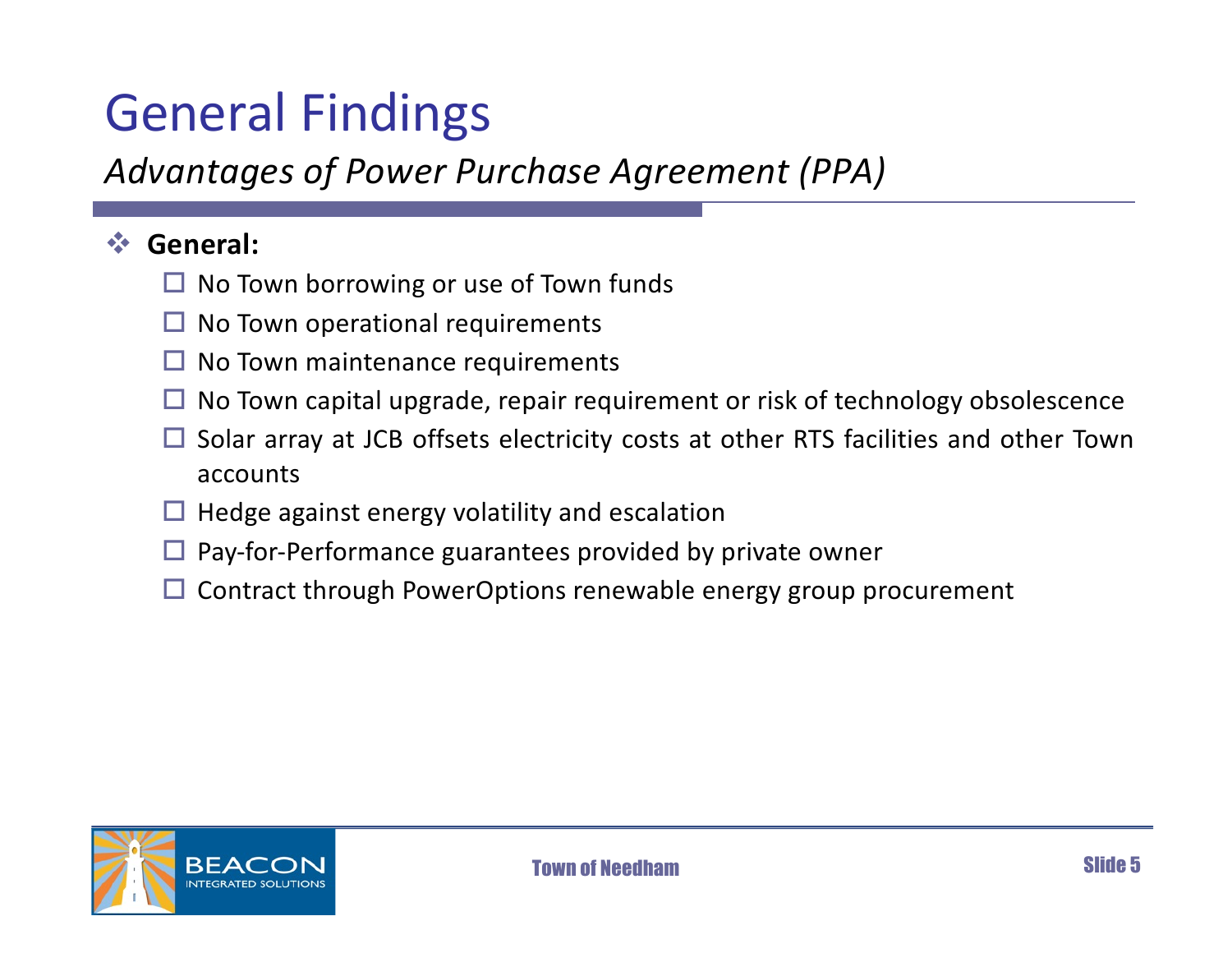### Indicative Schedule

| JCB Solar Schedule - Indicataive               | Calendar Year | 2021    |   |   |    | 2022 |   |   |   |   |  |  |         | 2023       |              |         |    |   |   |   |  |
|------------------------------------------------|---------------|---------|---|---|----|------|---|---|---|---|--|--|---------|------------|--------------|---------|----|---|---|---|--|
| PPBC. Needham, MA                              | Fiscal Year   | FY 2022 |   |   |    |      |   |   |   |   |  |  | FY 2023 |            |              | FY 2024 |    |   |   |   |  |
| 10/13/2021 (revised)                           | Duration      |         | A | S | 0  | N    | D | J | A | М |  |  |         | $A \mid N$ | <sup>D</sup> |         | F. | M | A | M |  |
|                                                |               |         |   |   |    |      |   |   |   |   |  |  |         |            |              |         |    |   |   |   |  |
| <b>Solar Array- Jack Cogswell Bldg</b>         |               |         |   |   |    |      |   |   |   |   |  |  |         |            |              |         |    |   |   |   |  |
| Town Meeting Approval of Article #8            |               |         |   |   | 25 |      |   |   |   |   |  |  |         |            |              |         |    |   |   |   |  |
| DPU Exception to "single parcel rule"          | 6-8 mos.      |         |   |   |    |      |   |   |   |   |  |  |         |            |              |         |    |   |   |   |  |
| PPA Contract Agreement - Draft                 | 3 mos.        |         |   |   |    |      |   |   |   |   |  |  |         |            |              |         |    |   |   |   |  |
| Private Developer Construction & Commissioning | 5-7 mos.      |         |   |   |    |      |   |   |   |   |  |  |         |            |              |         |    |   |   |   |  |
| Interconnection by Eversource                  | 2 mos.        |         |   |   |    |      |   |   |   |   |  |  |         |            |              |         |    |   |   |   |  |
| <b>Estimated Start of Operation</b>            | 1 mos.        |         |   |   |    |      |   |   |   |   |  |  |         |            |              |         |    |   |   |   |  |
|                                                |               |         |   |   |    |      |   |   |   |   |  |  |         |            |              |         |    |   |   |   |  |
|                                                |               |         |   |   |    |      |   |   |   |   |  |  |         |            |              |         |    |   |   |   |  |